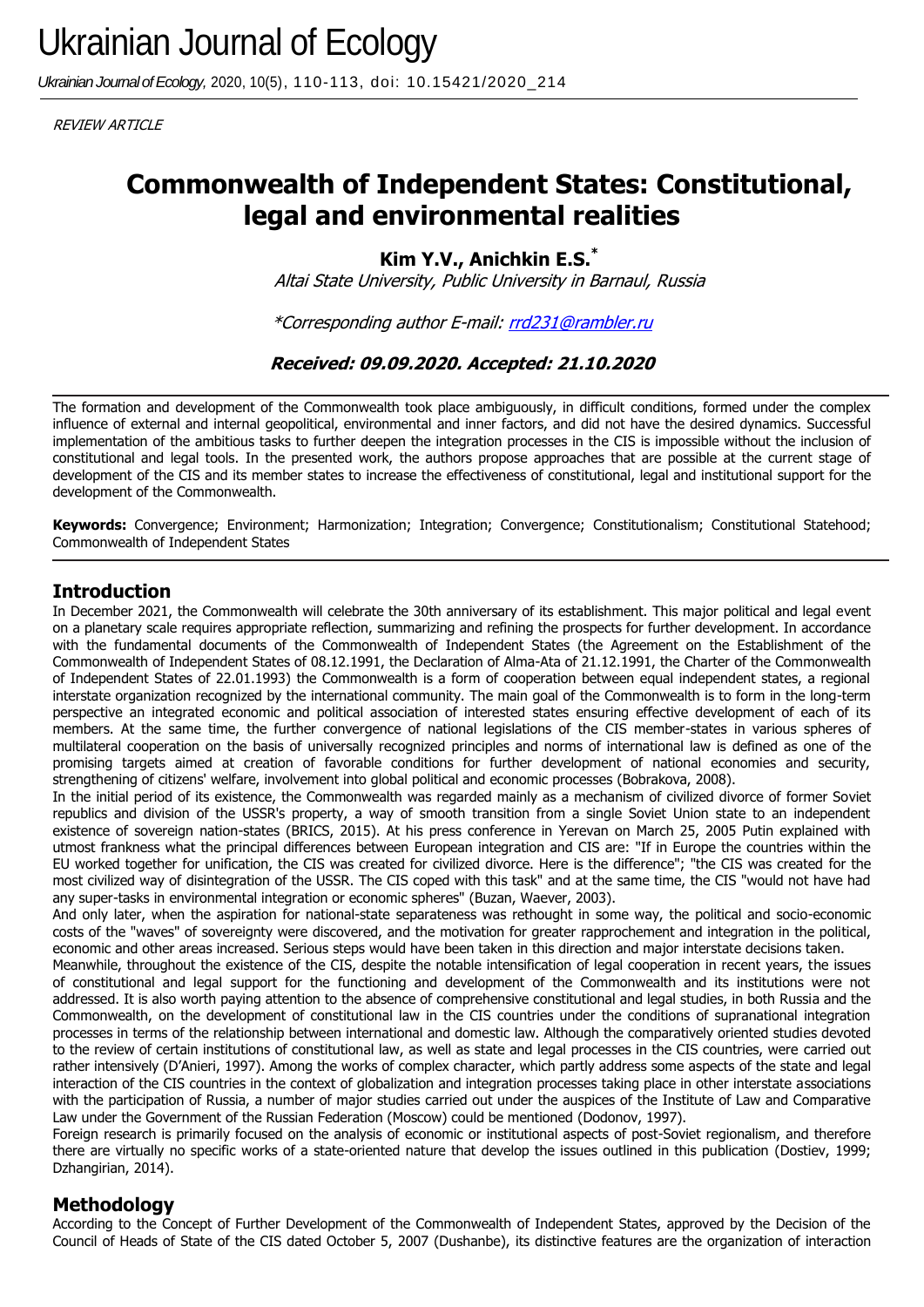practically in all spheres of interstate communication, flexibility of mechanisms and formats of collective cooperation (item 1.1). At the same time, further convergence of national laws of the CIS member-states in various spheres of multilateral cooperation on the basis of universally recognized principles and norms of international law is defined as one of the promising targets aimed at creating favorable conditions for further development of national economies and security, strengthening of citizens' welfare, involvement in global political and economic processes (Globalization, 2014; Haji Zadeh, 2005).

In the composition of factors that systematically affect the quality of integration processes and at the same time limit the disclosure of development potential in the economy, social sphere and other relevant areas of functioning of the CIS member states, we should mention the insufficient level of organizational and legal support for the processes of harmonization of constitutional and legal systems. Synthetic unification of regulatory possibilities of international legal and constitutional-legal instruments in the Commonwealth space is intended to provide "adequate logistics" of integration processes, which have a configuration of "street with multilateral traffic". Many international associations, primarily the European Union, are following this path today and are achieving impressive results. The presented scientific material is based on an interdisciplinary approach based on the synchronization of achievable constitutional, legal and international legal doctrine.

#### **Results**

Inertia and weak activity in the development of the CIS at the initial stage had a known impact on the level of organizational and administrative, resource and legal support of integration processes. In particular, the above-mentioned aspects affected the quality of many founding documents of post-Soviet integration associations with the participation of the Russian Federation. For a long time, many of them were characterized by such a defect as abstract wording. As a result, out of the total mass of pre-convictions and agreements concluded, approximately 75% are inactive, and the rest have an extremely low effect (Hancock, 2009; Jones Luong, 2002).

An important milestone that has somewhat intensified interstate interaction was the CIS summit in Dushanbe on October 5, 2007, at which the Concept for Further Development of the CIS and the Plan of Basic Activities for its Implementation were approved. In this document, the legal aspects of cooperation were somewhat expanded.

Thus, among the main objectives of the CIS development were identified:

- implementation of fundamental international principles and standards in the sphere of democracy and human rights;

- further convergence of national legislations of the CIS member states in various spheres of multilateral cooperation on the basis of universally recognized principles and norms of international law (paragraph 2.3).

The interparliamentary cooperation of the interested CIS member-states on rapprochement of national legislations, protection of rights and interests of citizens, activation of development of model laws by the Interparliamentary Assembly of the CIS memberstates and their implementation into the legislation of the member-states is designated as one of the priority directions of activity (item 4.3). Based on the presented provisions, the legal cooperation of the CIS countries was identified as an independent area. The Advisory Committee of Heads of Legal Services of the Ministries of Foreign Affairs of the CIS Member States, the Council of Ministers of Justice of the CIS Member States, the Council of Chairmen of Higher Arbitration, Economic and Other Courts that Resolve Cases in Economic Disputes have been established and operate. A unified register of legal acts and other documents of the Commonwealth of Independent States has been formed and is being kept. The CIS Internet portal has a special section entitled "Legal Cooperation" that contains relevant information and analytical materials. Interparliamentary legal cooperation through the CIS Interparliamentary Assembly has become closer and more productive (Gleason, 2010; Miller, 2006).

In accordance with the Convention on the Interparliamentary Assembly of the States Parties to the Commonwealth of Independent States of 26.05.1995, the Interparliamentary Assembly of the Commonwealth of Independent States is an interstate body of the CIS (Art. 1) and is called upon, in particular, to adopt recommendations on the approximation of the legislation of the States Parties; to adopt type (model) legislative acts and send them with the appropriate recommendations to the parliaments of the States Parties to this Convention;

to adopt recommendations to bring the legislation of the States Parties in compliance with the provisions of the international treaties concluded by these States in the framework of the Commonwealth of Independent States (art. 4).

Since 2009, the activities of the Inter-Parliamentary Assembly on Model Law-making are carried out on a planned basis in cooperation with the CIS Executive Committee. According to the Plan of interaction between the CIS Executive Committee and the Secretariat of the Council of the Interparliamentary Assembly of the CIS Member States in single law-making for 2016-2020, normative work is carried out in eight areas: economy; social policy; humanitarian sphere; agrarian policy, ecology and environmental management; military cooperation and security; legal sphere; science and education; state construction and local self-government.

In the first approximation of the presented Plan, a certain haphazardness and structural disarray of directions attracts attention. Among other things, the content of certain areas, especially the "Spheres of State Construction and Local Self-Government", is very poor and does not fully comply with the established ideas about the legal system. Moreover, in the previous planning periods (2009- 2010; 2011-2015) no activities were envisaged in this area at all.

### **Discussion**

It seems that improvement of the efficiency of the Commonwealth and its institutions is inconceivable without attracting the regulatory potential of constitutional legislation and constitutional law in general. On September 28-29, 2016, Minsk hosted the International Scientific and Practical Conference "25 Years of the Commonwealth of Independent States: Results, Prospects", during which recommendations were made aimed at further development of the CIS across the entire spectrum of interstate interaction. One of the most recent CIS legal acts is the Agreement on Coordination of Interstate Relations in the Field of Basic Research of the Member States of the Commonwealth of Independent States, signed in Ashgabat on May 31, 2019. Among other priority areas of cooperation development, in the framework of which the Parties render all-round assistance to the organizations of the present member-states, the humanities are identified (art. 3).

Thus, the scientific significance and urgency of solving this problem are indisputable. The necessary organizational and legal prerequisites for its development are available.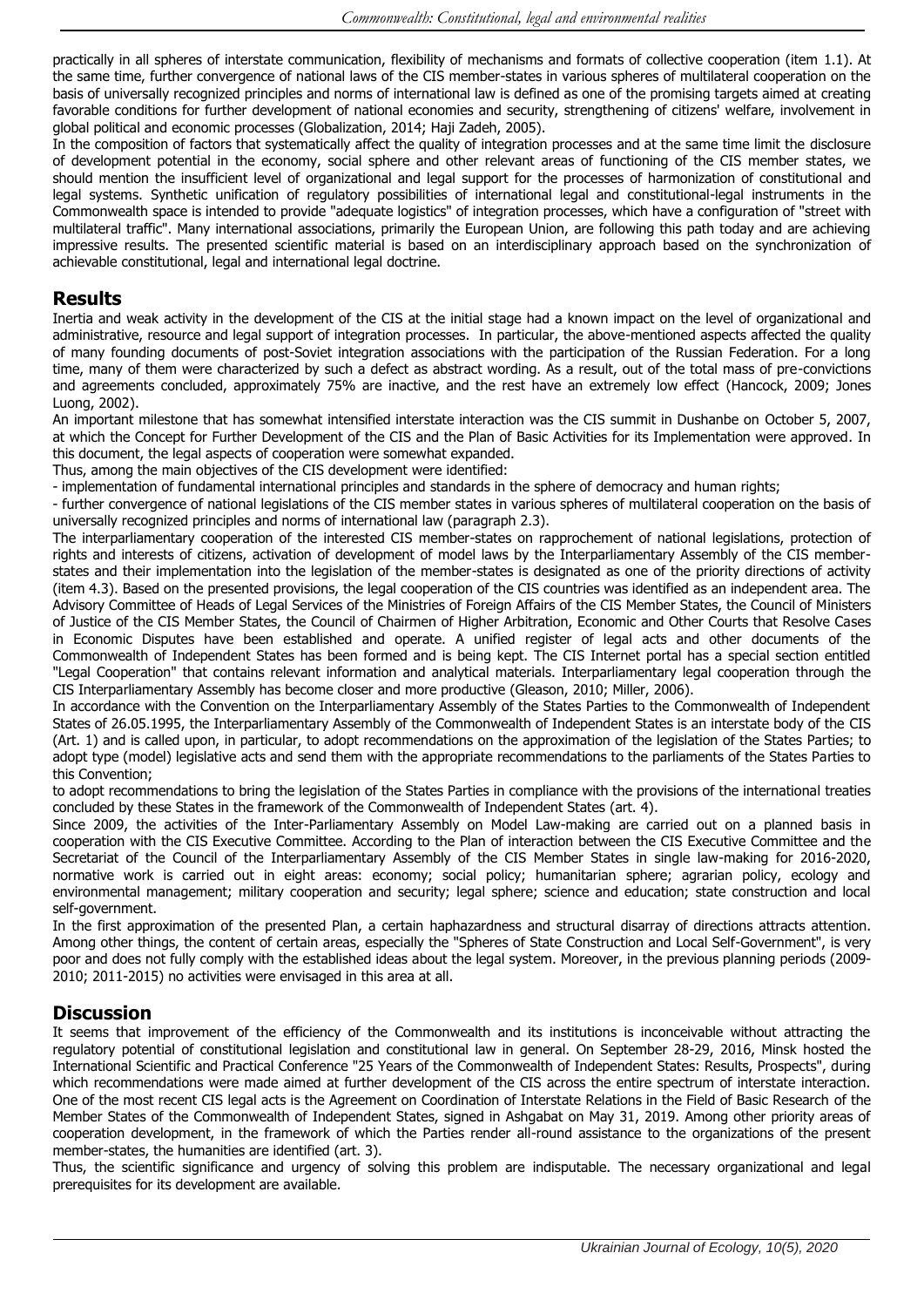# **Conclusions**

Leading areas of development on the proposed set of fundamental problems could be implemented as a holistic project "Modern Constatus Law of the Russian Federation and CIS countries in the conditions of supranational integration processes: state, trends of development and reserves for improving efficiency". It is assumed that they will be determined in accordance with the approaches to the organization of fundamental scientific research established in the national jurisprudence. They could be preliminary presented in the form of the following thematic sections (blocks).

Section 1: "The Constitutional Space of the Commonwealth of Independent States as a Geopolitical and State Legal Reality: Constitutional and Legal Aspects of Institutional Support for CIS Development". There are fundamental geopolitical and state-legal prerequisites for the legitimacy of statements about the unity of the CIS constitutional space. They derive from the historically established community of political, legal and economic systems, have an organic character, and are found in the genetic kinship of civilization principles and cultural traditions of states and ethnic groups that have generated a single statehood of the Great Russian Empire and the Union - USSR. There is a need for a deep special legal analysis from the perspective of the science of constitutional (state) law: a) the completeness and sufficiency of the institutional framework of the CIS, which should be aimed at promoting and reproducing its values, goals, serving its interests and those of its member states, and ensuring the consistency, efficiency and continuity of its policies and actions, b) the workability and effectiveness of constitutional and legal means to ensure the functioning and development of state and legal institutions of the Soviet Union.

Section 2: "Dynamics of the constitutional and legal space of the Commonwealth of Independent States: basic laws and development trends". At the present stage, there is a high degree of interpenetration of approaches and institutional decisions in constitutional and legal construction between the CIS member-states, and an aspiration to further convergence and integration of many observed modes of public and state life. The section is aimed at a comprehensive study of the patterns and trends in constitutional and legal development of the Russian Federation and the CIS member states.

Section 3: "Constitutionality and constitutional statehood in the CIS space: typology of national models of constitutions and correlation of system forming elements of constitutional order". It would be useful from the theoretical and methodological point of view within the framework of the doctrine of constitutionalism to clarify and doctrinally substantiate the characteristic of parameters (essential features) of constitutional statehood and on this basis to give an assessment of the depth of perception and quality of reproduction of the beginning of constitutionalism in the practice of state building of the Russian Federation and CIS countries. The author presents an important theoretical development of the typology of constitutional models forming in the CIS space and the analysis of the factors influencing the peculiarities of their evolution.

Section 4 "Statehood, supranationality and conventionality: comparative legal analysis of the role and potential of constitutional and legal means in the interstate integration process (European Union, Association of Southeast Asian Nations, League of Arab States, Organization of Islamic Cooperation, African Union, Community of Latin American and Caribbean States, etc.)". The section has a comparative legal orientation and is focused on the analysis and synthesis of international experience of institutional and legal support of integration processes developed in the practice of the largest interstate associations.

Section 5. "Target guidelines and profile directions of integration and harmonization of the CIS constitutional space: urgent problems of improving the institutional and constitutional-legal support". The section is aimed at developing proposals and recommendations to improve the mechanism of constitutional and legal support of integration processes, increase the efficiency of supranational and national state institutions in the implementation of strategic goals and objectives of development of the CIS and its member-states.

The scientific problem on the solution of which it is proposed to orient the direction of research proposed in this article is the current state of constitutional law and constitutional statehood in the Russian Federation and CIS member states, the main regularities and trends that characterize the general dynamics of the constitutional space and institutions of the CIS, as well as doctrinal and contiguous legal support (including the design of legal models and legal structures) of the priority directions.

### **References**

Bobrakova N.V. (2008). Institute of the Head of State in CIS countries: comparative legal analysis. Thesis of Doctoral Dissertation. Krasnodar.

BRICS: contours of the multipolar world: a monograph (in Russian). (2015). T.Y. Khabrieva (ed.). Moscow: Institute of Legislation and Comparative Law under the Government of the Russian Federation, Jurisprudence.

Buzan B., and O. Waever (2003). Regions and Powers: The Structure of International Security. Cambridge: Cambridge University Press.

D'Anieri P. (1997) International Cooperation among Unequal Partners: The Emergence of Bilateralism in the Former Soviet Union. International Politics 34 (4).

Dodonov V.N. (1997). Constitutional Reforms in the States Emerging in the Territory of the Former USSR. General and Special. Thesis of Doctoral Dissertation. Мosocw.

Dostiev A.S. (1999). Constitution of the Republic of Tajikistan of 1994: History of development, adoption and basic provisions. Thesis of Doctoral Dissertation. Dushanbe, 1999.

Dzhangirian J.D. (2004). Division of Power in the Republic of Armenia: Constitutional Model and Practice. Thesis of Doctoral Dissertation. Мoscow.

Gafurov H.M. (2006). Judicial system of the Republic of Tajikistan (comparative legal analysis). Thesis of Doctoral Dissertation. Мoscow.

Globalization and Integration Processes in the Asia-Pacific Region (Legal and Economic Research). (2014). T.Y. Khabrieva (Ed.). Moscow: IZISP, INFRA-M.

Haji Zadeh, E.A. (2005). Constitutional models of the form of government and institute of pre-presidency in CIS countries. Thesis of Doctoral Dissertation. Volgograd, 2005.

Hancock K.J. (2009). Regional Integration: Choosing Plutocracy. New York: Palgrave MacMillan.

Jones Luong P. (2002). Institutional Change and Political Continuity in Central Asia. Cambridge: Cambridge University Press.

Gleason A. (2010). Eurasia: What Is It? Is It? Journal of Eurasian Studies 1 (1).

Kainov V.I. (1999). Institute of presidency: Constitutional and legal status. Thesis of Doctoral Dissertation. St.-Petersburg, 1999.